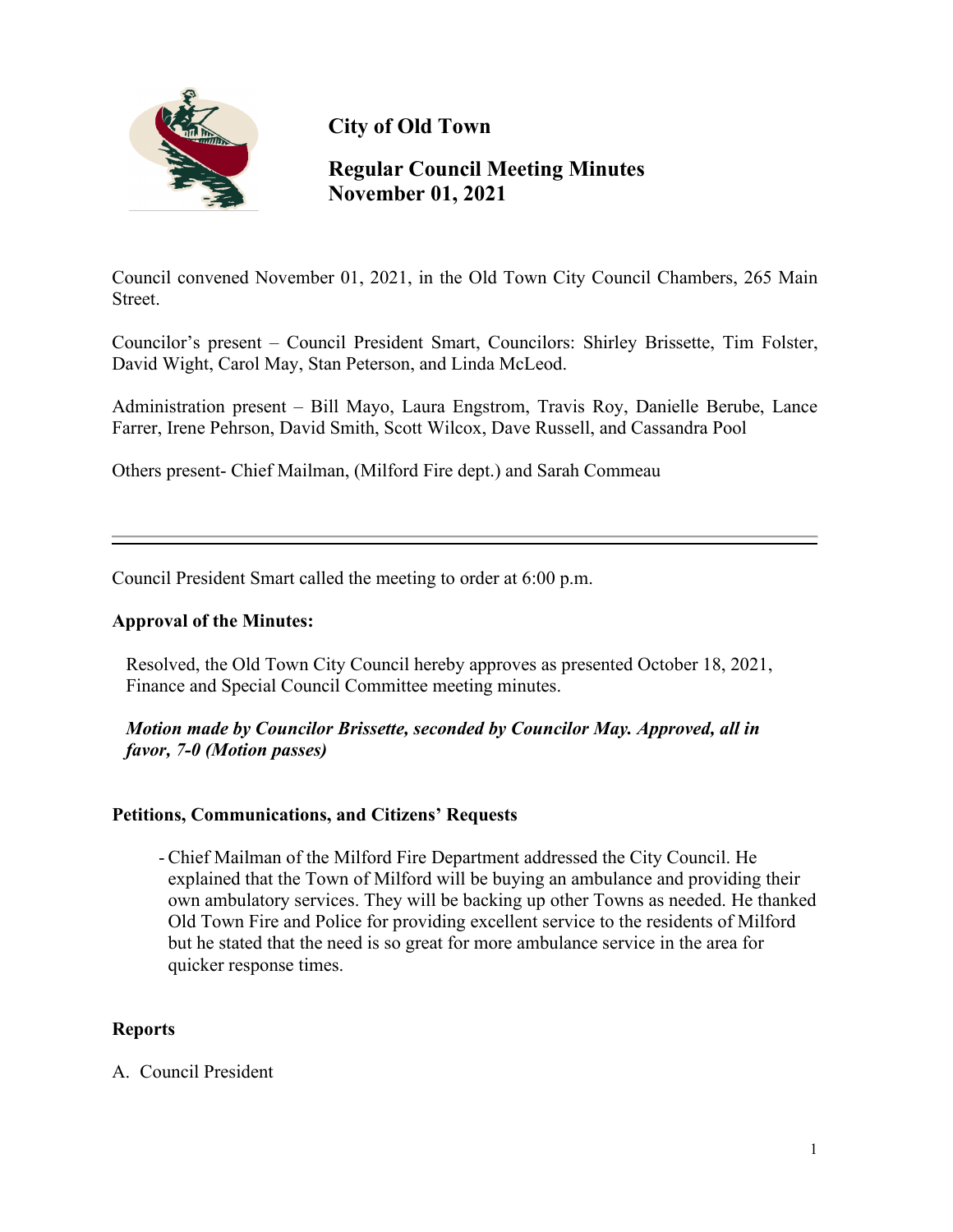#### B. Standing Committees

 Finance, Public, Administrative & Economic Services Landfill, Legislative, Sewer, Airport & Housing sub-committees

- C. City Councilor
- D. City Attorney
- E. Special Committees
- F. City Manager

City Manager Bill Mayo updated the City Council on the following items:

- Leaf pickup from Public Works will be Nov. 8-19. Leaf's need to be in compostable leaf bags beside road.
- Accept the Vote meeting for City Councilors will be Oct. 04, 2021, at 4:00pm.
- Wright-Pierce will be providing information on the airport Sewer line soon.
- Light the Night Christmas tree and lights event happening on Dec. 3 at 6:00 pm in the Riverfront Park.

# **Consent Agenda: item 1, 2 & 3**

- 1. Resolved, the Old Town City Council hereby approves a renewal application for a Club Liquor License for the American Legion Post 75, 20 Water Street, Old Town, pending final inspection.
- 2. Resolved, the Old Town City Council hereby approves a renewal application for a Victualer's License for Energy North Inc, d/b/a Tradewinds located at 671 Stillwater Ave. Old Town, pending final inspection.
- 3. Resolved, the Old Town City Council hereby approves **a** new application for a Victualer's License for Victor Eastland d/b/a Happy Thai Cuisine located at 151 Main Street, Old Town, pending final inspection.

# *Motion made by Councilor Peterson to accept all the Consent items on the agenda, seconded by Councilor McLeod Approved all in favor, 7-0 (motion passes)*